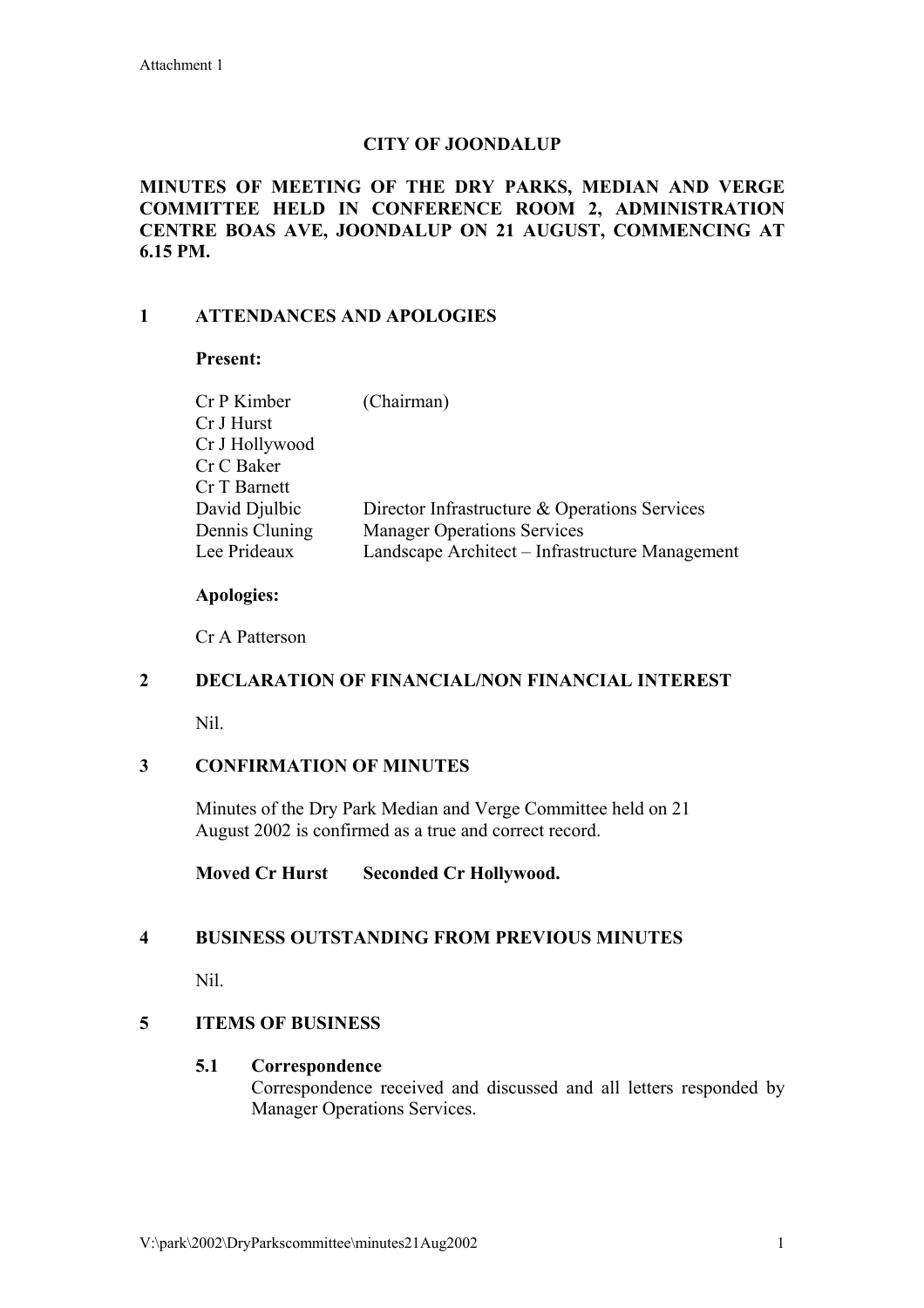# **5.2 Questions of Council.**

Response to Mr Baird was noted.

# **5.3 Criteria Review**

Discussed extensively by Committee with regards to social and environmental issues, community expectations and perception, retention of indigenous vegetation, park utilisation. It was considered the criteria should emphasise to a greater extent the social aspects.

## **Resolved**

Manager Operations Services to reassess the priorities based on the following to revised criteria options:

### **Criteria Options:**

Option A: Criteria 2(1) to be included in 1 as fourth dot point. Option B: Criteria 1 to be swapped with Criteria 2. (Refer to attachment 1 and 2).

## **Moved Cr Barnett Seconded Cr Hurst**

## **Cr Barnett left the room 7.00 pm.**

### **Item 4**

Manager Operations Services provided an update on current program for 2002/2003 Financial Year.

#### **Item 5 – Verge Enhancement Proposal**

Cr Baker outlined this proposal for a pilot scheme for enhancement of residential verges within a designated area.

The proposal involved a joint approach by residents and Council to provide an improved standard of residential verge by use of hard or soft landscape techniques.

The objective of the program was to "improve or enhance verges at minimal cost." The concept was a staged approach that would identify, educate and inform, provide incentives and the implementation would be at minimal cost to Council.

The project was to be undertaken with a local residents group and a trial was suggested to be undertaken in the Heathridge locality. General discussion by the Committee resolved the following.

## **Moved Cr Baker Seconded Cr Hurst**

That Councillor Baker formulate a pilot verge enhancement working group incorporating a Heathridge residents group to assist in the development of the project with a view to reporting back to the Dry Parks, Median and Verge Committee on a draft proposal.